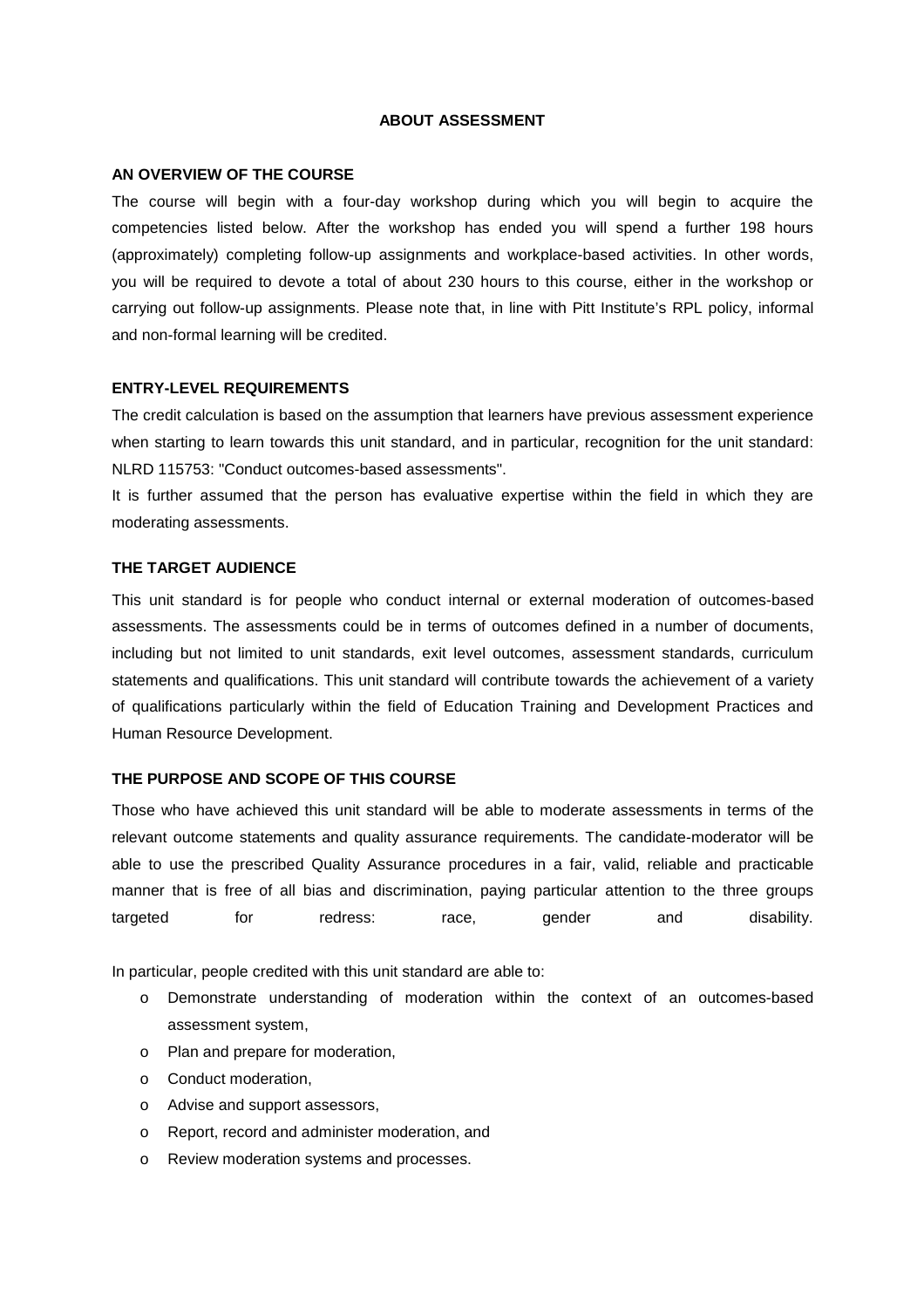### **RELEVANT UNIT STANDARD**

This course will be based around the following Unit Standard: 115759: Conduct moderation of outcomes-based assessment*.* Level 6. 10 credits The Registration End Date for this Unit Standard is: 30 June 2015

## **LEARNING OUTCOMES**

By the end of this workshop you will be able to:

- **SO1: Demonstrate understanding of moderation within the context of an outcomes-based assessment system** 
	- AC01: Moderation is explained in terms of its contribution to quality assured assessment and recognition systems within the context of principles and regulations concerning the NQF
	- AC02: A variety of moderation methods are described and compared in terms of strengths, weaknesses and applications. The descriptions show how moderation is intended to uphold the need for manageable, credible and reliable assessments
	- AC03: Key principles of assessment are described in terms of their importance and effect on the assessment and the application of the assessment results. Examples are provided to show how moderation may be effective in ensuring the principles of assessment are upheld
	- AC04: Examples are provided to show how moderation activities could verify the fairness and appropriateness of assessment methods and activities used by assessors in different assessment situations

#### **SO2: Plan and prepare for moderation**

AC01: Planning and preparation activities are aligned with moderation system requirements

- AC02: The scope of the moderation is confirmed with relevant parties
- AC03: Planning of the extent of moderation and methods of moderation ensures manageability of the process. Planning makes provision for sufficient moderation evidence to enable a reliable judgment to be passed on the assessments under review
- AC04: The contexts of the assessments under review are clarified with the assessors or assessment agency, and special needs are taken into consideration in the moderation planning.
- AC05: Moderation methods and processes are sufficient to deal with all common forms of evidence for the assessments to be moderated, including evidence gathered for recognition of prior learning
- AC06: The documentation is prepared in line with the moderation system requirements and in such a way as to ensure moderation decisions are clearly documented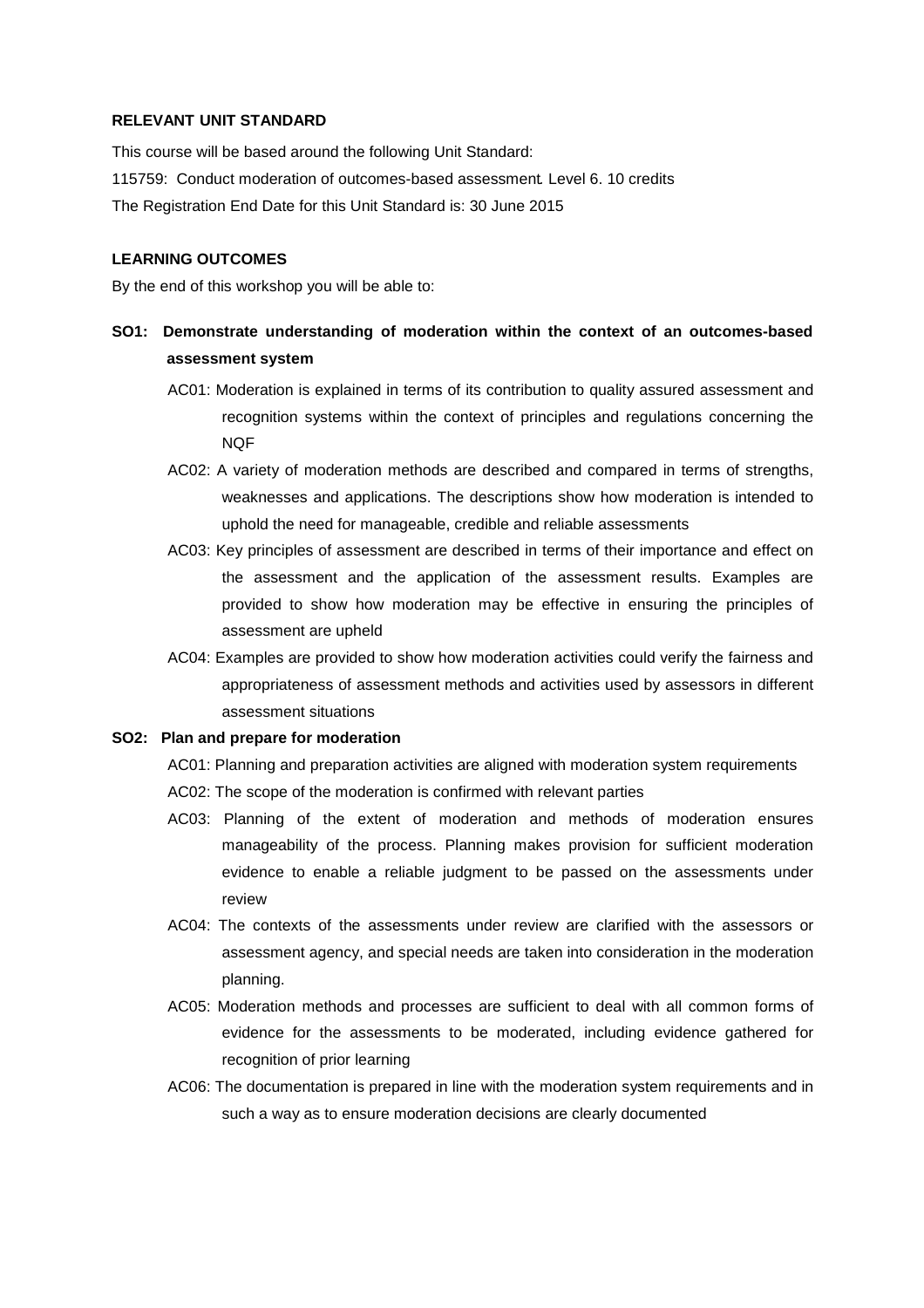AC07: Required physical and human resources are ensured to be ready and available for use. Logistical arrangements are confirmed with relevant role-players prior to the moderation

#### **SO3: Conduct moderation**

- AC01: The moderation is conducted in accordance with the moderation plan. Unforeseen events are handled without compromising the validity of the moderation
- AC02: The assessment instruments and process are checked and judged in terms of the extent to which the principles of good assessment are upheld
- AC03: Moderation confirms that special needs of candidates have been provided for but without compromising the requirements specified in the relevant outcome statements
- AC04: The proportion of assessments selected for checking meets the quality assurance body`s requirements for consistency and reliability. The use of time and resources is justified by the assessment history or record of the assessors and/or assessment agency under consideration
- AC05: Appeals against assessment decisions are handled in accordance with organisational appeal procedures
- AC06: The moderation decision is consistent with the quality assurance body`s requirements for fairness, validity and reliability of assessments to be achieved

# **SO4: Advise and support assessors**

- AC01: The nature and quality of advice facilitates a common understanding of the relevant outcomes and criteria, and issues related to their assessment by assessors
- AC02: The nature and quality of advice promotes assessment in accordance with good assessment principles and enhances the development and maintenance of quality management systems in line with ETQA requirements
- AC03: Support contributes towards the further development of assessors as needed
- AC04: All communications are conducted in accordance with relevant confidentiality requirements

### **SO5: Report, record and administer moderation**

- AC01: Moderation findings are reported to designated role-players within agreed timeframes and according to the quality assurance body`s requirements for format and content
- AC02: Records are maintained in accordance with organisational quality assurance and ETQA requirements
- AC03: Confidentiality of information relating to candidates and assessors is preserved in accordance with organisational quality assurance and ETQA requirements

## **SO6: Review moderation systems and processes**

AC01: Strengths and weaknesses of moderation systems and processes are identified in terms of their manageability and effectiveness in facilitating judgements on the quality and validity of assessment decisions